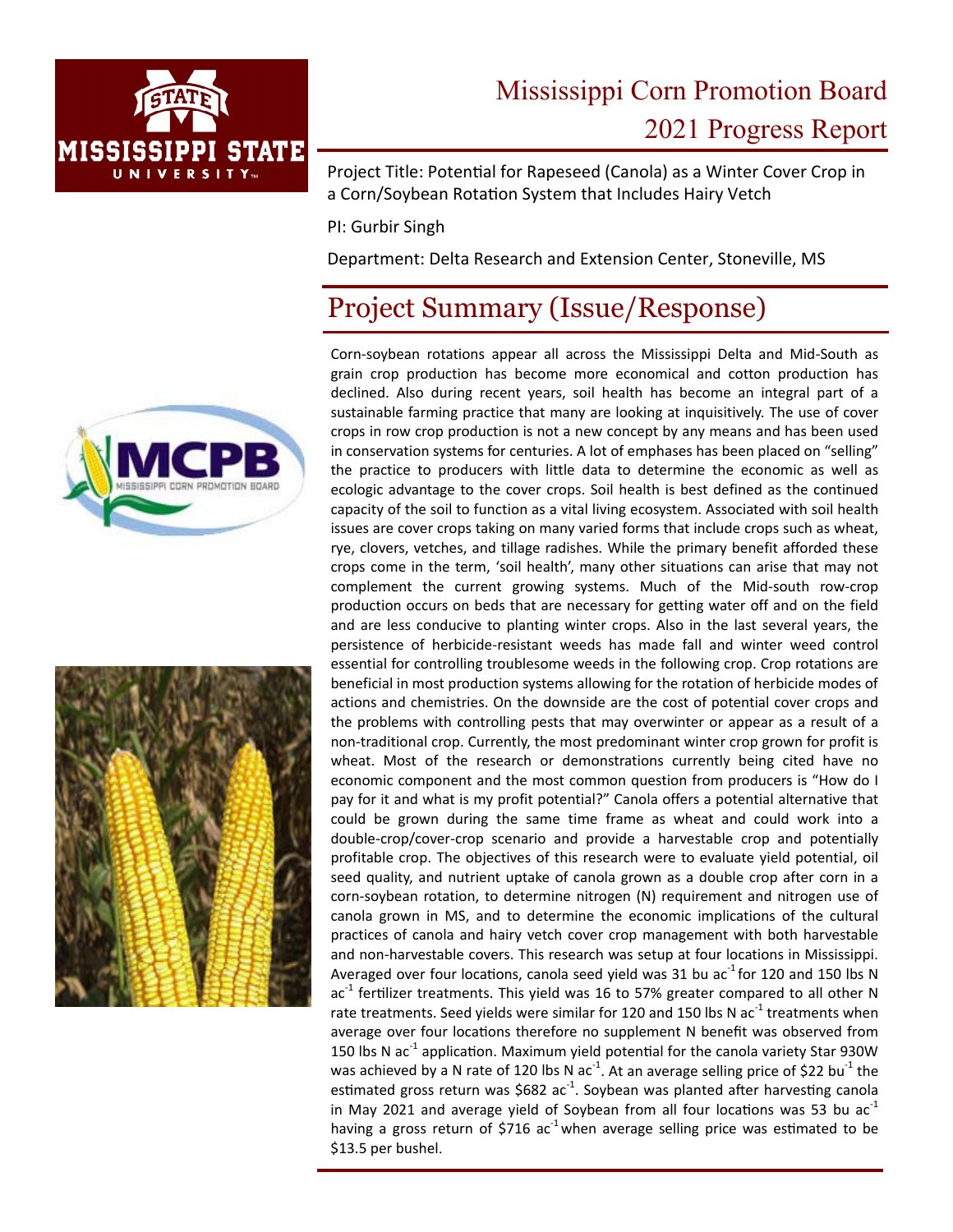





#### Project Results/Outcomes

Data were analyzed using the GLIMMIX procedure in SAS 9.4 (SAS Institute Cary, NC). Nitrogen rate treatments were treated as fixed effects whereas the replications and four research locations were treated as random effect. The post hoc means were separated based on T-grouping at  $\alpha$  = 0.05. The p-values for the statistical analyses are provided in Tables 1 and 2. A regression analysis was also performed for canola yield and nitrogen rate data for every location as well as averaged over all the locations (Figure 1). A polynomial regression model was fitted for the canola yields collected from for locations.

Averaged over four locations, canola seed yield was 16 to 57% greater for 120 and 150 lbs N  $ac^{-1}$  treatments compared to all other N rate treatments (Table 1). Seed yields were similar for 120 and 150 lbs N ac<sup>-1</sup> treatments when average over four locations therefore no supplement N benefit was observed from 150 lbs N ac<sup>-1</sup> application. Maximum yield potential for the canola variety Star 930W was achieved by a N rate of 120 lbs N ac<sup>-1</sup> (Figure 1). There were no significant differences for oil content and plant population with respect to N rate treatments (Table 1). Test weight ranged between 48.5 to 49.9 lbs bu<sup>-1</sup> and was highest for 120 lbs N ac<sup>-1</sup> treatment. The seed index was calculated based on the gram weight of 400 seeds. Non-treated control and 30 lbs N  $ac^{-1}$  had the highest 1.75 and 1.73 g 400<sup>-1</sup> seed weight, respectively, among all treatments. Seed moisture ranged between 13.0 to 16.5 % and decreases with an increase in N rate.

Aboveground biomass dry weight was 1587 and 1608 lbs ac<sup>-1</sup> for 120 and 150 lbs ac<sup>-1</sup> treatments, respectively, which was 31 to 50 % greater compared to 0, 30, and 60 lbs ac<sup>-1</sup> treatments (Table 2). Nitrogen uptake in the aboveground biomass was similar among 90, 120, and 150 lbs ac<sup>-1</sup> treatments and ranged between 22.4 to 26.2 lbs ac<sup>-1</sup>. Sulfur uptake in the aboveground biomass was similar among 120 and 150 lbs N  $ac^{-1}$ treatment (Table 2). Sulfur uptake in the aboveground biomass was 8.8 lbs ac<sup>-1</sup> for 150 lbs N ac<sup>-1</sup> treatment which was at least 2 lbs ac<sup>-1</sup> higher than 0, 30, 60, and 90 lbs ac $^{-1}$  treatments. Canola yield from four sites in MS was at least 4.5 bu ac $^{-1}$  lower compared to the national average yield of 37.8 and 35.5 bu ac<sup>-1</sup> for 2018 and 2019, respectively (USDA-NASS, 2020).



Figure 1. Canola yield response to N rate. Individual points represent the mean value and bars represent  $\pm$  95 confidence interval error bars.